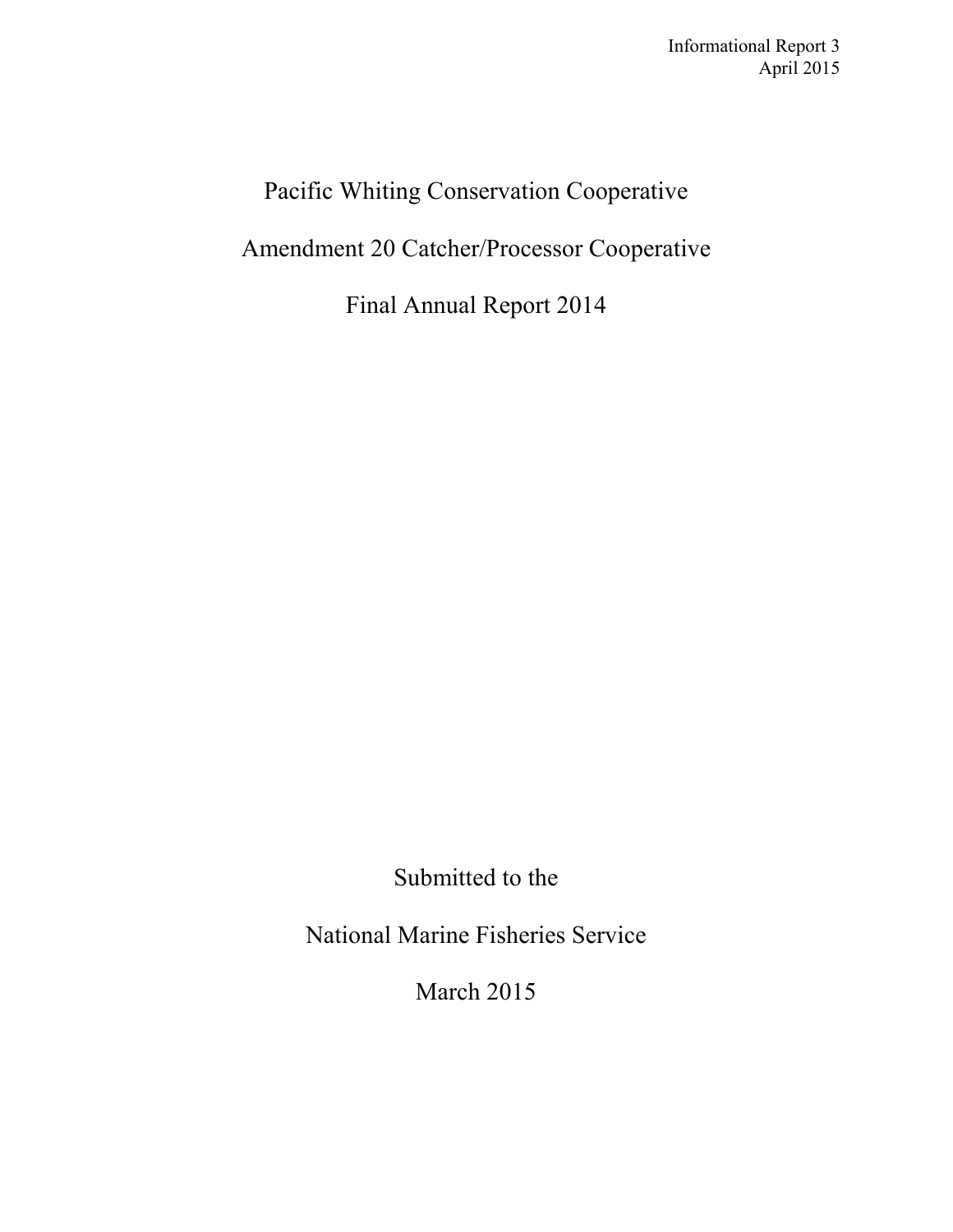# **Pacific Whiting Conservation Cooperative Final Annual Report for 2014**

### **Introduction**

In 1997, the owners of the catcher/processor (C/P) vessels operating in the Pacific whiting fishery formed a fishing cooperative to coordinate harvesting efforts. This research and harvesting cooperative is the Pacific Whiting Conservation Cooperative (PWCC). A private contract dictates the activities of the PWCC and a harvest agreement facilitates efficient management and accurate accounting of harvest by the PWCC and PWCC member companies.

In 2011, rationalization of the US Pacific coast groundfish trawl fishery was implemented via Amendments 20 and 21 to the Pacific Coast Groundfish Fishery Management Plan. National Marine Fisheries Service (NMFS) summarized the significant effects of Amendment 20 on the shoreside groundfish trawl and mothership whiting fisheries, as well as the effect on the C/P fishery in the September 2, 2011 proposed rule for the Program Improvement and Enhancement (PIE) Rule:

"In January 2011, NMFS and the Pacific Fishery Management Council set up a new management program called the trawl rationalization program. This program significantly changes how two of these groups work. Shore trawlers now fish under their own set of individual species quotas by vessel…. [T]he mothership fishery works as a coop where catcher-vessels and motherships work together collectively. The catcherprocessor fleet continues as a single coop."

Trawl rationalization regulations require a final report of the prior year's fishery be submitted to NMFS in March the following year.

# **Purpose of Report**

This report is intended to disclose all information required or identified in Federal Regulations at 50 CFR 660.113(d)(3). The table in this report is largely self-explanatory. The catch data in this report was provided by Sea State, Inc. and was obtained from the NMFS – At-Sea Hake Observer Program. Prior to trawl rationalization, NMFS provided a similar report, but with catch information at the sector level (rather than individual vessel information). Catch information at the C/P-vessel level was and is known by NMFS. Therefore, production of this more detailed report by the PWCC should reduce NMFS workload and cost burden.

#### **Reporting Requirements**

Federal regulations (50CFR660.113(d)(3)) detail the report requirements:

"(3) Annual coop report The designated coop manager for the C/P coop must submit an annual report to NMFS and the Council by March 31 each year, before a coop permit is issued for that year. The annual coop report will contain information about the previous year's fishery, including: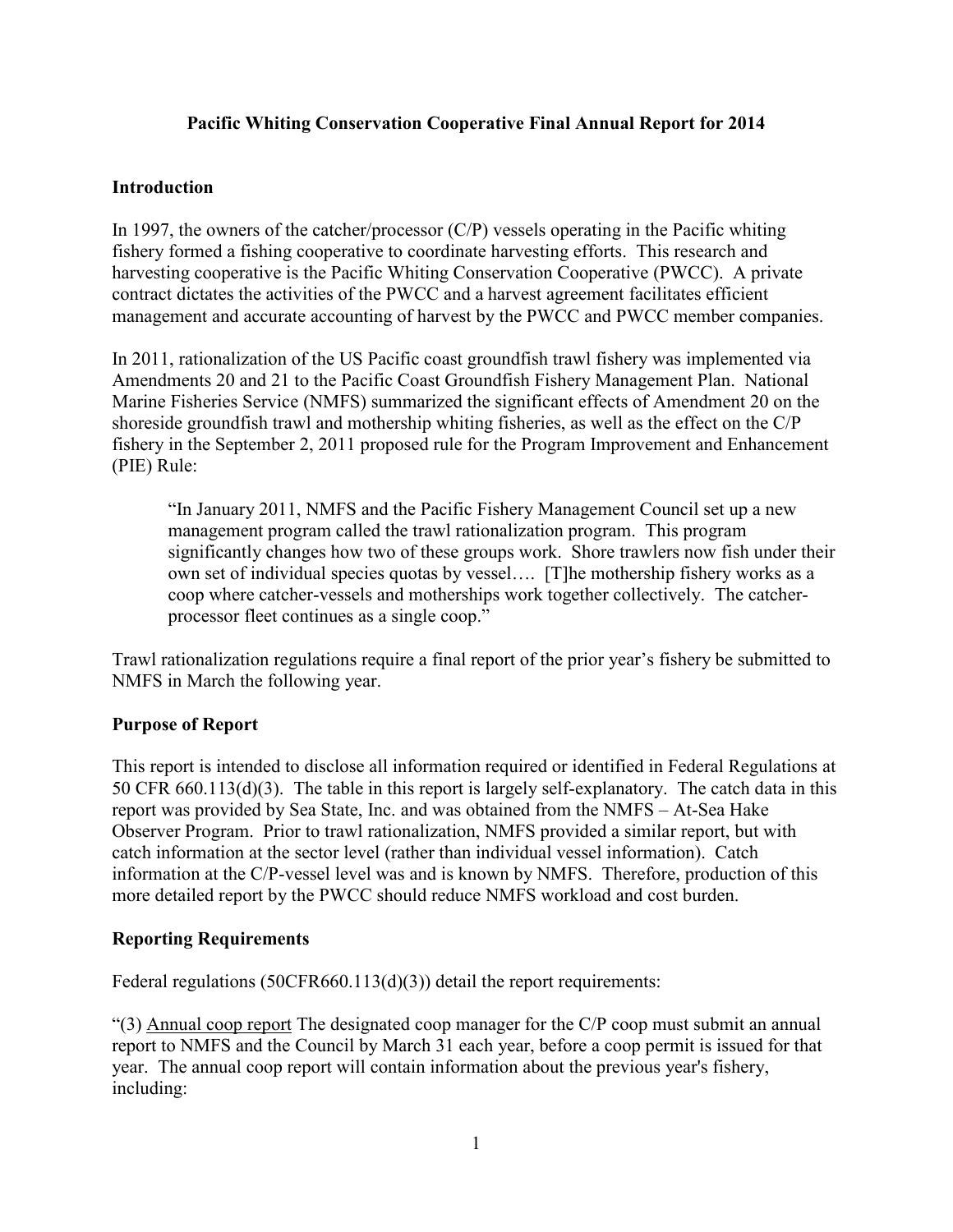"(i) The C/P sector's annual allocation of Pacific whiting;

"(ii) The C/P coop's actual retained and discarded catch of Pacific whiting, salmon, Pacific halibut, rockfish, groundfish, and other species on a vessel-by-vessel basis; "(iii) A description of the method used by the C/P coop to monitor performance of cooperative vessels that participated in the fishery;

"(iv) A description of any actions taken by the C/P coop in response to any vessels that exceed their allowed catch and bycatch; and

"(v) Plans for the current year's C/P coop fishery, including the companies participating in the cooperative, the harvest agreement, and catch monitoring and reporting requirements."

# **A. C/P Sector's Annual Allocation of Pacific Whiting**

In May 2014, NMFS issued the C/P cooperative permit, which was effective on May 15, 2014. As specified at 50 CFR 660.160(c), "[t]he C/P Coop Program allocation of Pacific whiting is equal to the catcher/processor sector allocation. Only a single coop may be formed in the catcher/processor sector with the one permitted coop receiving the catcher/ processor sector allocation." For 2014, the C/P sector amounts of Pacific whiting and non-whiting groundfish species with allocations are as follows (per NMFS, Initial Administrative Determination Notice of Right to Appeal, May 13, 2014):

| 2014 C/P sector allocations | mt     | pounds      |
|-----------------------------|--------|-------------|
| Pacific whiting             | 88,186 | 194,416,619 |
| Pacific ocean perch         | 10.2   | 22,487      |
| Widow rockfish              | 170.0  | 374,785     |
| Darkblotched rockfish       | 9.0    | 19,842      |
| Canary rockfish             | 7.6    | 16,755      |

Two reapportioments of tribal Pacific whiting occurred in 2014, the first on September 12, 2014  $(25,000 \text{ mt})$  and a second on October 23, 2014 (20,000 mt), which resulted in a final 2014 C/P sector allocation of 103,486 mt.

In October 2014, the Mothership (MS) sector exceeded their allocation of darkblotched rockfish and voluntarily ceased fishing. Based on guidance from NMFS that it was the only timely measure to quickly re-open the MS fishery, the C/P sector notified NMFS that it was likely that 3.0 mt of darkblotched rockfish would be unused by the C/P sector and could, therefore, be provided to the MS sector, which allowed the MS sector to continue fishing. Subsequently, the PFMC acted to reimburse the C/P sector 3.0 mt of darkblotched rockfish, which was (eventually) implemented by NMFS.

# **B. C/P Cooperative's Actual Retained and Discarded Catch of Pacific Whiting, Salmon, Pacific Halibut, Rockfish, Groundfish, and Other Species on a Vessel-by-Vessel Basis**

Complete catch data for 2014 is provided in Table 1. Species are grouped per the advice of NMFS.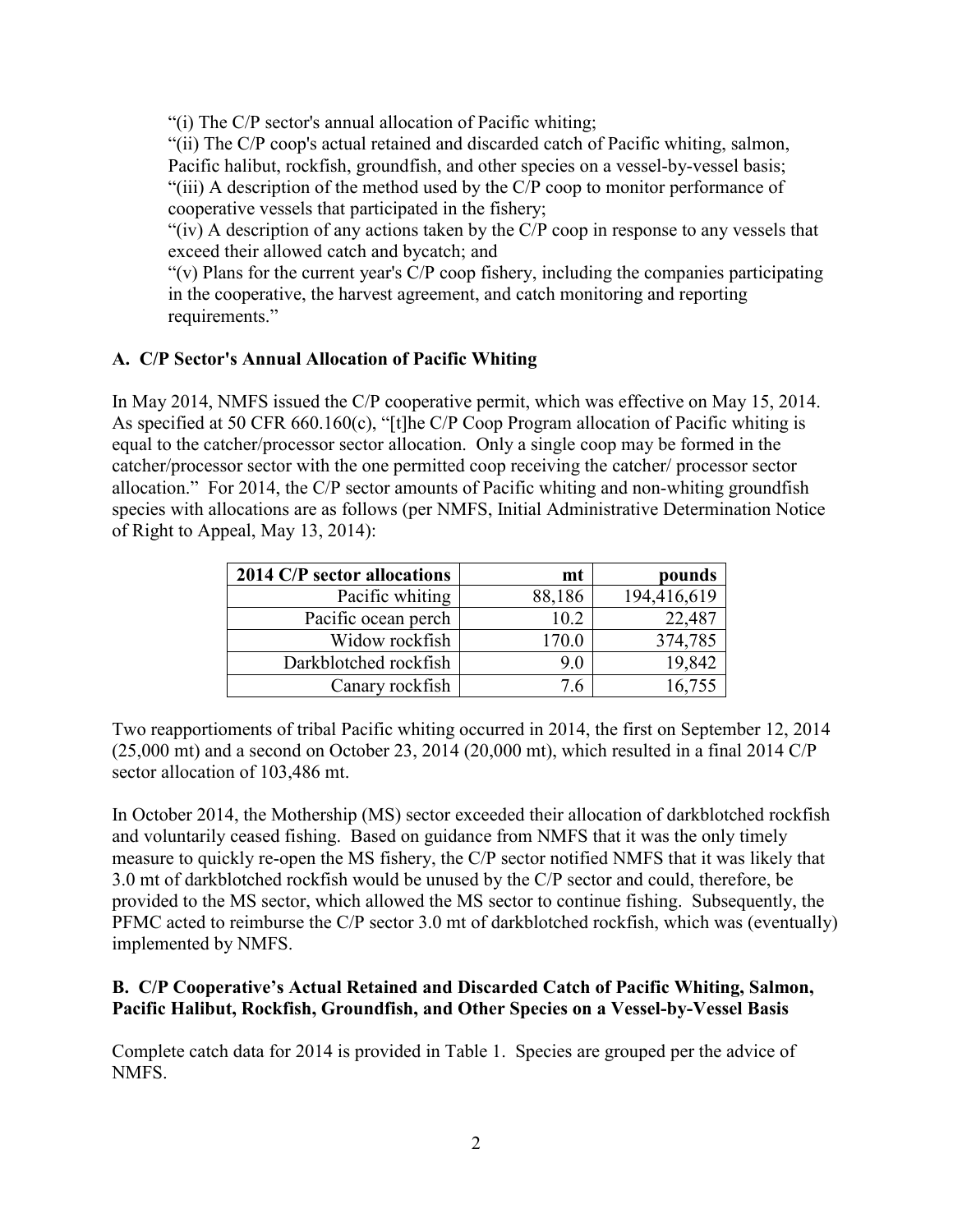### **C. Description of the Method Used by the C/P Cooperative to Monitor Performance of Cooperative Vessels that Participated in the Fishery**

Each vessel in the C/P Cooperative carries two NMFS-certified observers to monitor and account for the catch of Pacific whiting and non-whiting groundfish allocations (i.e., canary rockfish, widow rockfish, darkblotched rockfish, and Pacific ocean perch), and to monitor and account for the catch of prohibited species. Observers report each vessel's catch on a daily basis to both the NMFS Observer Program in Seattle and to Sea State, Inc. (a private, third-party catch monitoring firm).

For 2014, the C/P Cooperative contracted with Sea State, Inc. to process the catch data provided by the observer program and to provide in-season management support. Sea State regularly provides catch reports to each C/P vessel, the C/P fleet, and the C/P Cooperative. These reports may include cumulative fleet-wide and vessel-level catch data as well as tow-by-tow summaries. Fleet managers are able to reconcile the tow-by-tow catch information provided by Sea State against their own catch records to identify possible data errors and ensure accurate catch accounting throughout the fishing season. Sea State reports also provide a mechanism to identify and avoid fishing areas where incidental catch of overfished species and/or prohibited species is occurring. The C/P Cooperative has authorized Sea State, Inc. to identify specific fishing areas to be avoided as a mechanism to reduce catch of overfished species and/or prohibited species.

Catch aboard C/P vessels is weighed using flow scales and motion-compensated platform scales. The flow scale is tested daily by the vessel to ensure the accuracy of the data collected by the NMFS-certified observer. Regulations at 50 CFR 660.15(b) state that the vessel operator is responsible for ensuring the vessel crew performs daily testing of all at-sea scales (belt and/or platform). In addition to regulatory requirements for the vessel operator, NMFS-certified observers are required to test the motion-compensated platform scale during their shift and to be present during testing of the flow scale (At-Sea Hake Observer Program Observer Sampling Manual, Version 2014).

The species composition of the catch is determined by the NMFS-certified observer. Because two observers are aboard each vessel the number of hauls sampled are high, at or near 100 percent. C/P vessels endeavor to provide conditions that facilitate large samples of individual hauls. The use of two observers, flow and platform scales, and high rates of sampling leads to very accurate catch accounting for Pacific whiting, non-whiting groundfish, and prohibited species.

The C/P Cooperative acknowledges and agrees that minimizing incidental catch of overfished species to the extent practicable is a primary objective of the C/P Cooperative. In general, incidental catch of overfished species in the C/P sector is very low. For 2014, each C/P Cooperative member agreed to employ bycatch avoidance techniques recommended by the PWCC Board of Directors and Sea State, Inc. Non-whiting groundfish species amounts (functionally, "bycatch limits") allocated by NMFS to the C/P sector were assigned to C/P Cooperative members proportional to their Pacific whiting allocations. These hard caps on incidental catch, if exceeded, would cause the C/P sector to cease fishing, thereby ensuring that C/P Cooperative catch of overfished species is minimized to the extent practicable.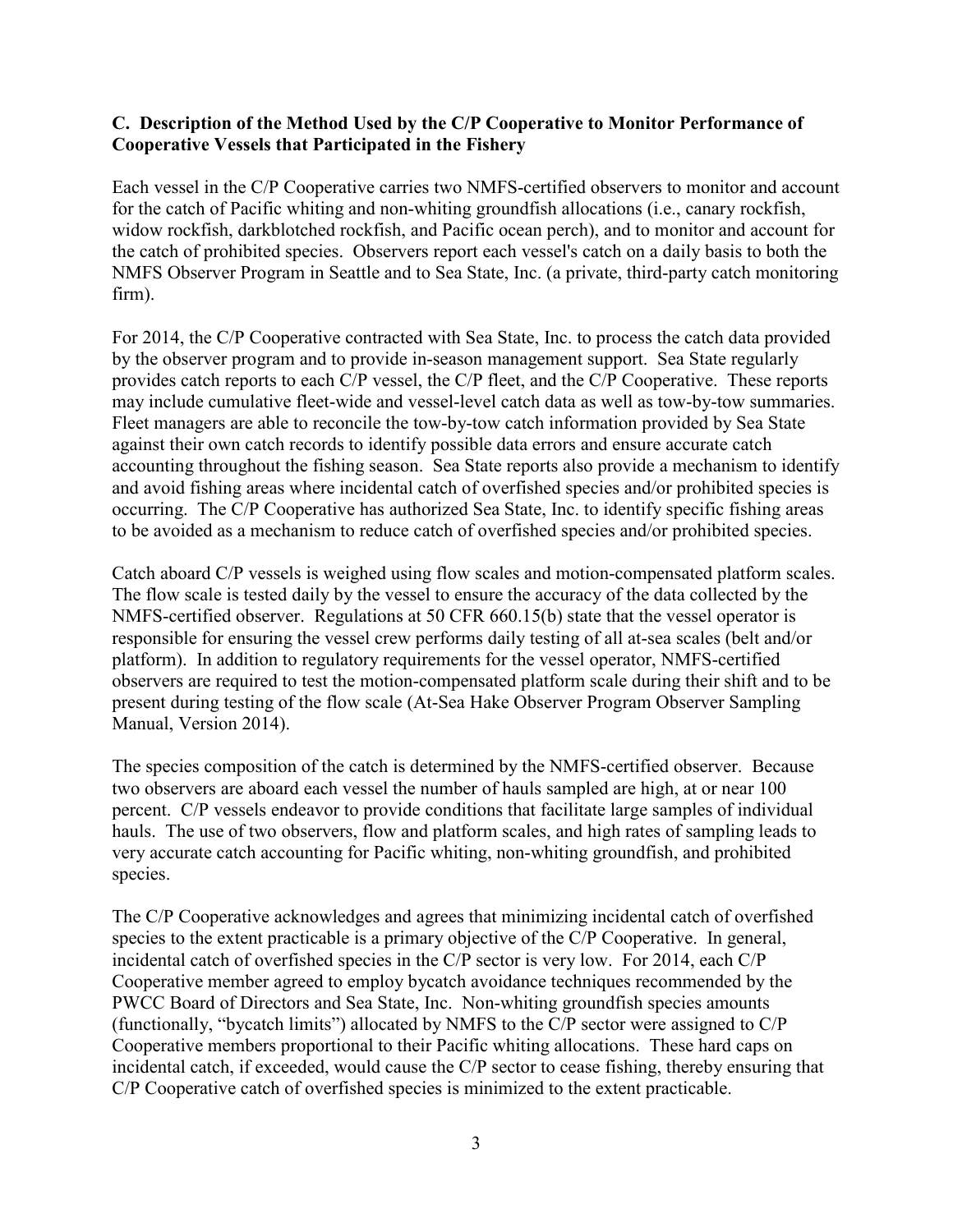# **D. Description of Any Actions Taken by the C/P Cooperative in Response to Any Vessels that Exceed Their Allowed Catch and Bycatch**

In 2014, no vessels exceeded their allowed catch or bycatch amounts. Minor adjustments to the harvest schedule may be made to accommodate the inseason needs of member vessels. For example, one member company may choose to provide small amounts of their percentage of the annual catcher processor allocation of catch or bycatch to another member company if the former company has completed operations for the year and the latter is still active in the fishery.

# **E. Plans for the 2015 C/P Cooperative Fishery, Including the Companies Participating in the Cooperative, the Harvest Agreement, and Catch Monitoring and Reporting Requirements**

For 2015, companies participating in the C/P Cooperative include:

# AMERICAN SEAFOODS COMPANY LLC; GLACIER FISH COMPANY LLC; TRIDENT SEAFOODS CORPORATION

2015 C/P Cooperative Pacific Whiting Harvest Schedule:

| Member                              | Percentage of Annual<br><b>Catcher Processor Allocation</b> |  |  |  |
|-------------------------------------|-------------------------------------------------------------|--|--|--|
| American Seafoods Company LLC       | 49.4%                                                       |  |  |  |
| <b>Trident Seafoods Corporation</b> | 29.6 <sup>%</sup>                                           |  |  |  |
| Glacier Fish Company LLC            | 21.0%                                                       |  |  |  |

2015 C/P Cooperative Catch Monitoring and Reporting Requirements:

Each member of the C/P Cooperative carries two NMFS-certified observers aboard each of its vessels to monitor and account for total catch, including catch of prohibited species. Observers report each vessel's daily catch to the NMFS Observer Program in Seattle and to Sea State.

For 2015, the C/P Cooperative will contract with Sea State, Inc. to process the catch data provided by the observer program and to provide in-season management support. Sea State regularly provides catch reports to each C/P vessel, the C/P fleet, and the C/P Cooperative. These reports may include cumulative fleet-wide and vessel-level catch data as well as tow-bytow summaries. Fleet managers are able to reconcile the tow-by-tow catch information provided by Sea State against their own catch records to identify possible data errors and ensure accurate catch accounting throughout the fishing season.

Catch aboard C/P vessels is weighed using flow scales and motion-compensated platform scales. The flow scale is tested daily by the vessel to ensure the accuracy of the data collected by the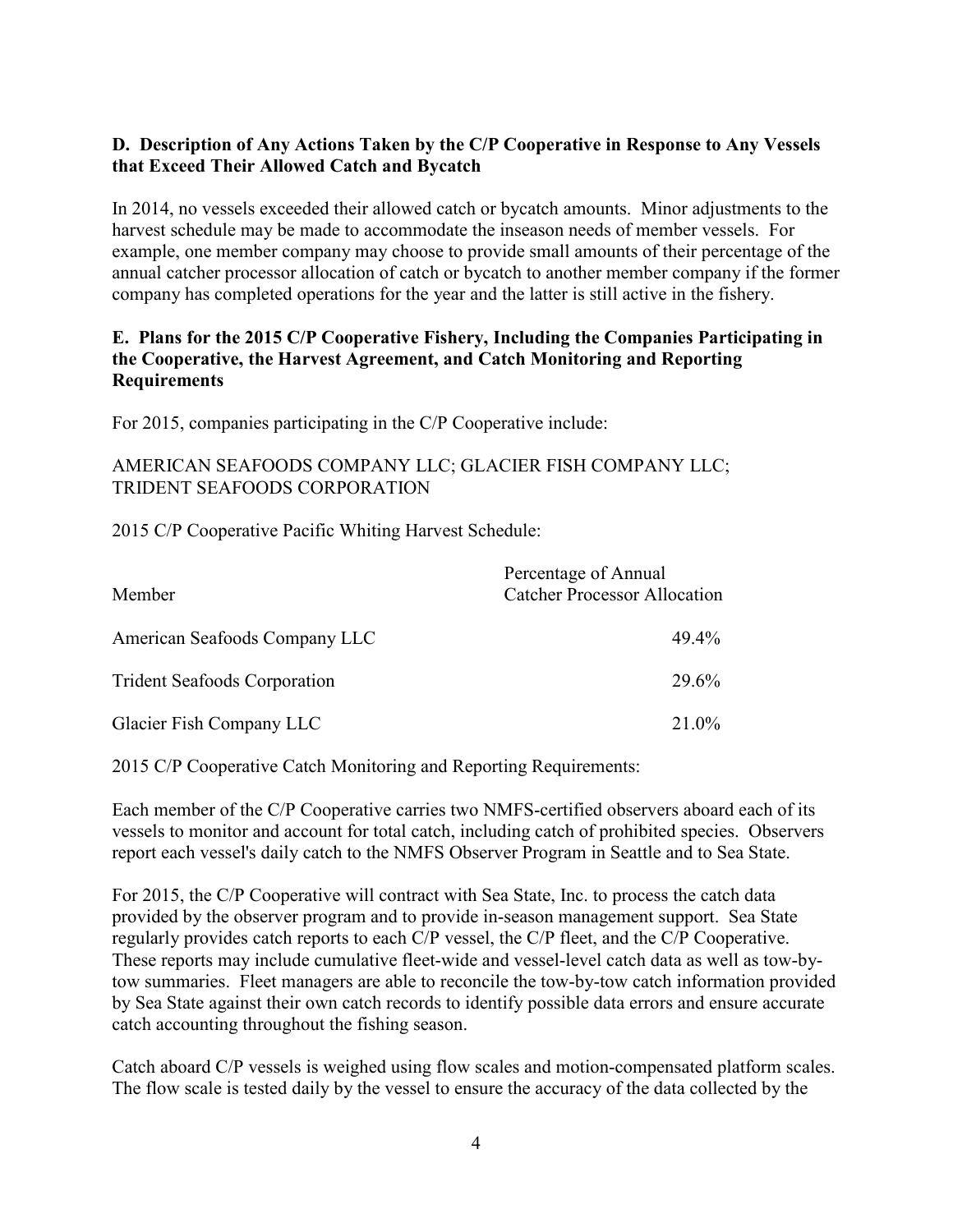NMFS-certified observer. Regulations at 50 CFR 660.15(b) state that the vessel operator is responsible for ensuring the vessel crew performs daily testing of all at-sea scales (belt and/or platform). In addition to regulatory requirements for the vessel operator, NMFS-certified observers are required to test the motion-compensated platform scale during their shift and to be present during testing of the flow scale (At-Sea Hake Observer Program Observer Sampling Manual, Version 2014).

The species composition of the catch is determined by the NMFS-certified observer. Because two observers are aboard each vessel the number of hauls sampled are high, at or near 100 percent. C/P vessels endeavor to provide conditions that facilitate large samples of individual hauls. The use of two observers, flow and platform scales, and high rates of sampling leads to very accurate catch accounting for Pacific whiting, non-whiting groundfish, and prohibited species.

###